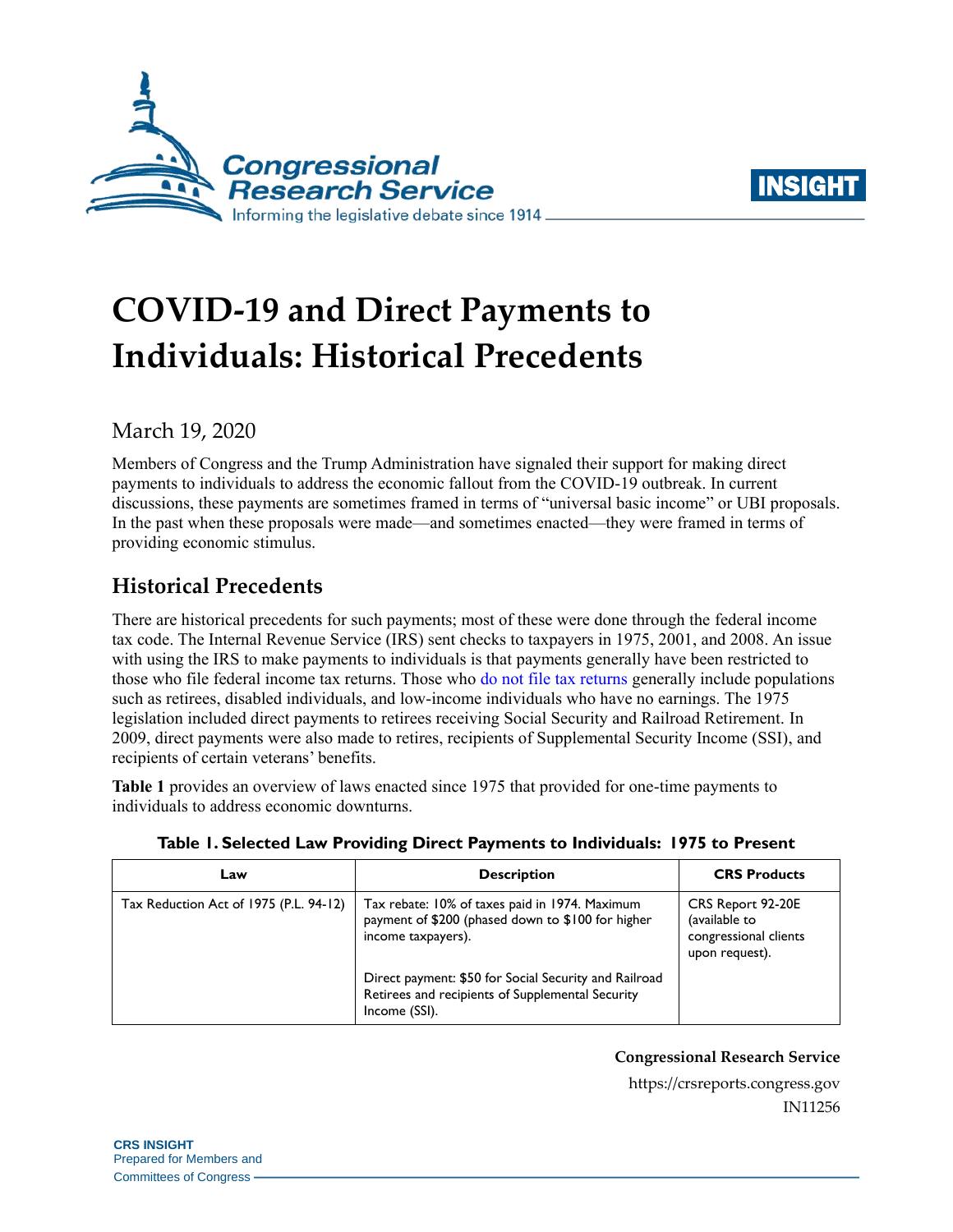| Law                                                                                | <b>Description</b>                                                                                                                                                                                        | <b>CRS Products</b>                                                                                                                                                            |
|------------------------------------------------------------------------------------|-----------------------------------------------------------------------------------------------------------------------------------------------------------------------------------------------------------|--------------------------------------------------------------------------------------------------------------------------------------------------------------------------------|
| The Economic Growth and Tax Relief<br>Reconciliation Act of 2001 (P.L. 107-<br>16) | Advance payment of a tax rate reduction. Maximum<br>credit of \$600 for married couples filing jointly and<br>\$300 for others.                                                                           | CRS Report RS21171,<br>The Rate Reduction Tax<br>Credit - "The Tax Rebate"<br>- in the Economic Growth<br>and Tax Relief<br>Reconciliation Act of 2001:<br>A Brief Explanation |
| Economic Stimulus Act of 2008 (P.L.<br>$110-185$                                   | Advance payment of a refundable tax credit.<br>Maximum credit of \$1,200 for joint filers, \$600 for<br>others, and an additional \$300 per dependent.<br>Credits phased out for higher income taxpayers. | CRS Insight IN11255,<br>COVID-19 and Stimulus<br>Payments to Individuals:<br>How Did the 2008<br><b>Recovery Rebates Work?</b>                                                 |
| American Recovery and Reinvestment<br>Act of 2009 (P.L. 111-5)                     | Payment of \$250 for certain recipients of Social<br>Security, Supplemental Security Income (SSI),<br>Railroad Retirement, and veterans' compensation or<br>pensions.                                     | CRS Insight IN11254,<br>COVID-19 and Stimulus<br>Payments to Individuals:<br>How the 2009 Economic<br><b>Recovery Payment</b><br>Worked.                                       |

**Source:** Congressional Research Service (CRS).

The economic effects of past direct tax payments have been studied (see summaries [here](https://crsreports.congress.gov/product/pdf/RS/RS22790) and [here\)](https://crsreports.congress.gov/product/pdf/RS/RS21126). Also see [here](https://crsreports.congress.gov/product/pdf/IN/IN11234) for a discussion of how direct payments may compare with an alternative to provide payroll tax relief.

#### **Relationship to Universal Basic Income and Automatic Payments**

The current discussions about these payments are sometimes framed as a "universal basic income" or [UBI.](https://crsreports.congress.gov/product/pdf/IF/IF10865) UBI is a form of guaranteed income that would provide a payment to individuals or families at regular intervals. The United States does not have an income guarantee other than the [Supplemental](https://crsreports.congress.gov/product/pdf/IF/IF10482)  [Security Income p](https://crsreports.congress.gov/product/pdf/IF/IF10482)rogram (SSI), which is restricted to the needy aged, blind, and disabled. SSI was created in 1972 in legislation related to President Nixon's proposal to create a guaranteed income for families with children, his [Family Assistance Plan \(FAP\).](https://crsreports.congress.gov/product/pdf/R/R44668#_Toc31264445)

[Social insurance b](https://crsreports.congress.gov/product/pdf/IF/IF11447)enefits—particularly unemployment compensation—provides partial wage replacement for some workers who lose their jobs. Need-tested programs provide benefits to low-income individuals and families, though [benefits are restricted to certain categories of low-income persons,](https://crsreports.congress.gov/product/pdf/R/R44327) and not all [persons who are eligible receive aid.](https://crsreports.congress.gov/product/pdf/R/R44327) The programs that aid the largest number of low-income persons the Supplemental Nutrition Assistance Program (SNAP) and Medicaid—provide in-kind rather than cash aid. Cash aid provides families and individuals with the greatest flexibility to address their individual circumstances, whether that is paying rent, bills, child care, or other necessities.

Prior to the current situation, Claudia Sahm, formerly an economist at the Federal Reserve Board, proposed in May 2019 automatic direct payment in the event of a recession. She [proposed](https://www.brookings.edu/research/direct-stimulus-payments-to-individuals/) that direct payments be triggered by a rise in the unemployment rate by a sufficient amount.